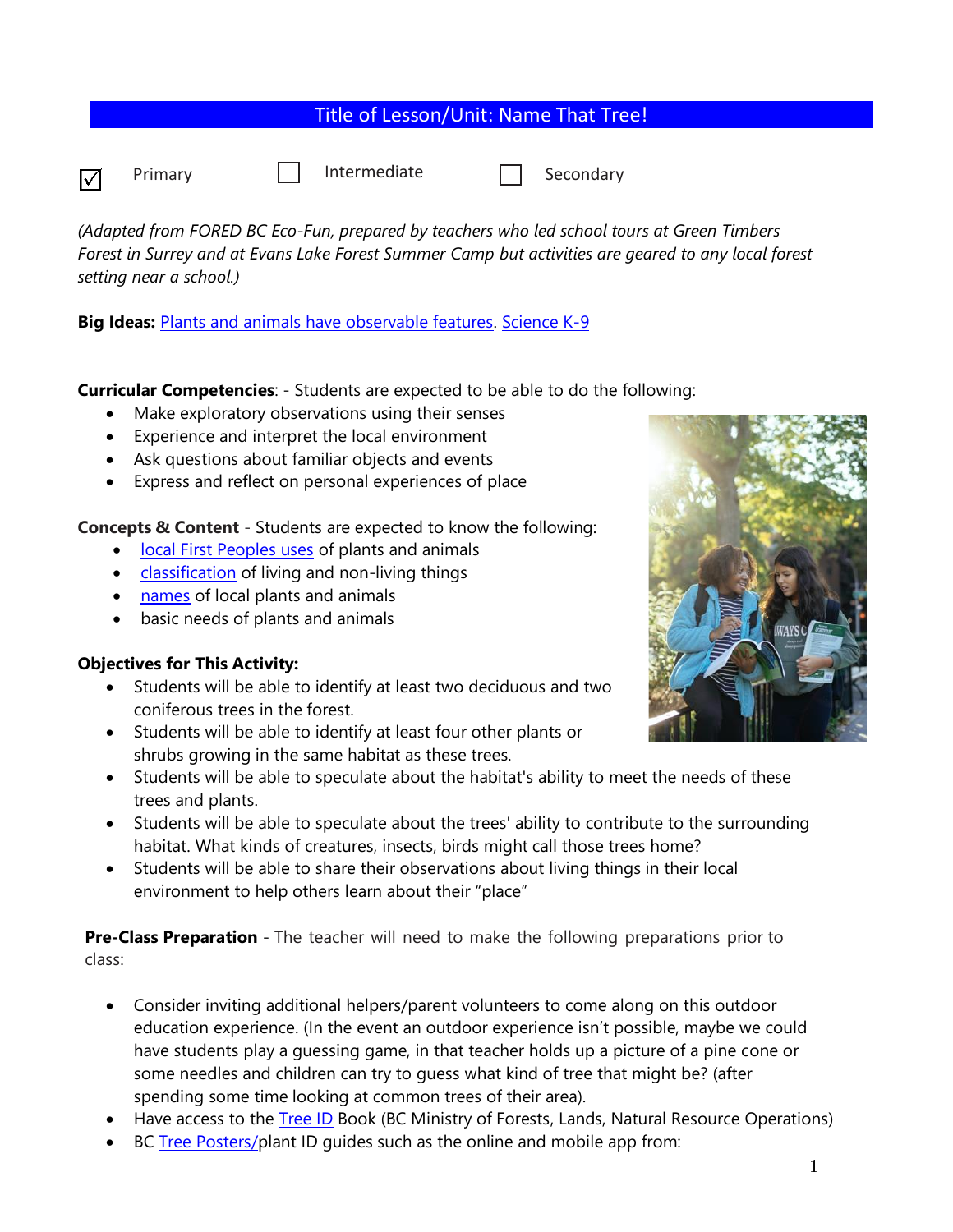### <http://leafsnap.com/species/> and [iNaturalist.](https://www.inaturalist.org/)

- Some [Native Plant](https://learning.royalbcmuseum.bc.ca/pathways/native-plants-south-coast/) materials from Royal BC Museum and [Camosun College](http://camosun.ca/sustainability/garden/plant-id.html) and School [District 41](http://blogs.sd41.bc.ca/gilmore-library/primary-teachers-pages/mrs-pears/plants/) and [CBC](https://www.cbc.ca/news/canada/saskatoon/indigenous-medicinal-walk-1.4235900) (with video). Although the CBC story is from Saskatchewan, some of the Indigenous medicinal plants are also in BC, like Trembling Aspen. FORED BC's website has an extensive archive of Indigenous Traditional Knowledge and Medicine use of plants, trees and other materials submitted by Indigenous [youth](http://www.foredbc.org/common/main.cfm?ind=1&sin=1&ssi=0&sss=1.) throughout BC as part of a youth [artwork](http://www.foredbc.org/common/main.cfm?ind=1&sin=1&ssi=0&sss=1.) contest. More info on traditional use of plants here in [Canadian Encyclopedia](https://www.thecanadianencyclopedia.ca/en/article/native-medicines) and at<https://learning.royalbcmuseum.bc.ca/pathways/native-plants-south-coast/nd>
	- Sample foliage from at least four trees in your area (place each tree sample in a plastic
	- ziplock bag that's labeled with the tree's name). Or simply place a colour photo printout in the bag and see if students can find that growing in their local environment.
	- Sample foliage from at least four other plants or shrubs growing in the vicinity of these trees (prepare ziplock bags for these too).



- Ensure students have a drawing pen or pencil with paper for tracing/sketching back in the classroom with any samples they've obtained. [Leaf tracing](https://www.firstpalette.com/craft/leaf-rubbings.html) instructions.
- Record any other wildlife, animals, bugs they saw. Discuss how might they all depend on each other?

**Materials & Technologies** - Students will use the following materials, tools, equipment:

- local, forested area (Park or Schoolyard) and weather or seasonal dependent, with examples of local deciduous and coniferous trees for students to identify. This area should also feature the plants chosen as samples.
- Sketch/draw or trace a leaf, needle, onto drawing paper. Be prepared to describe your findings.

### **LESSON PLAN**

- Ask students to suggest what these are: food, water, shelter, space.
- What needs do trees and plants have? -water, mineral, and nutrients from soil, sun, space and protection from elements, carbon dioxide from air, be able to reproduce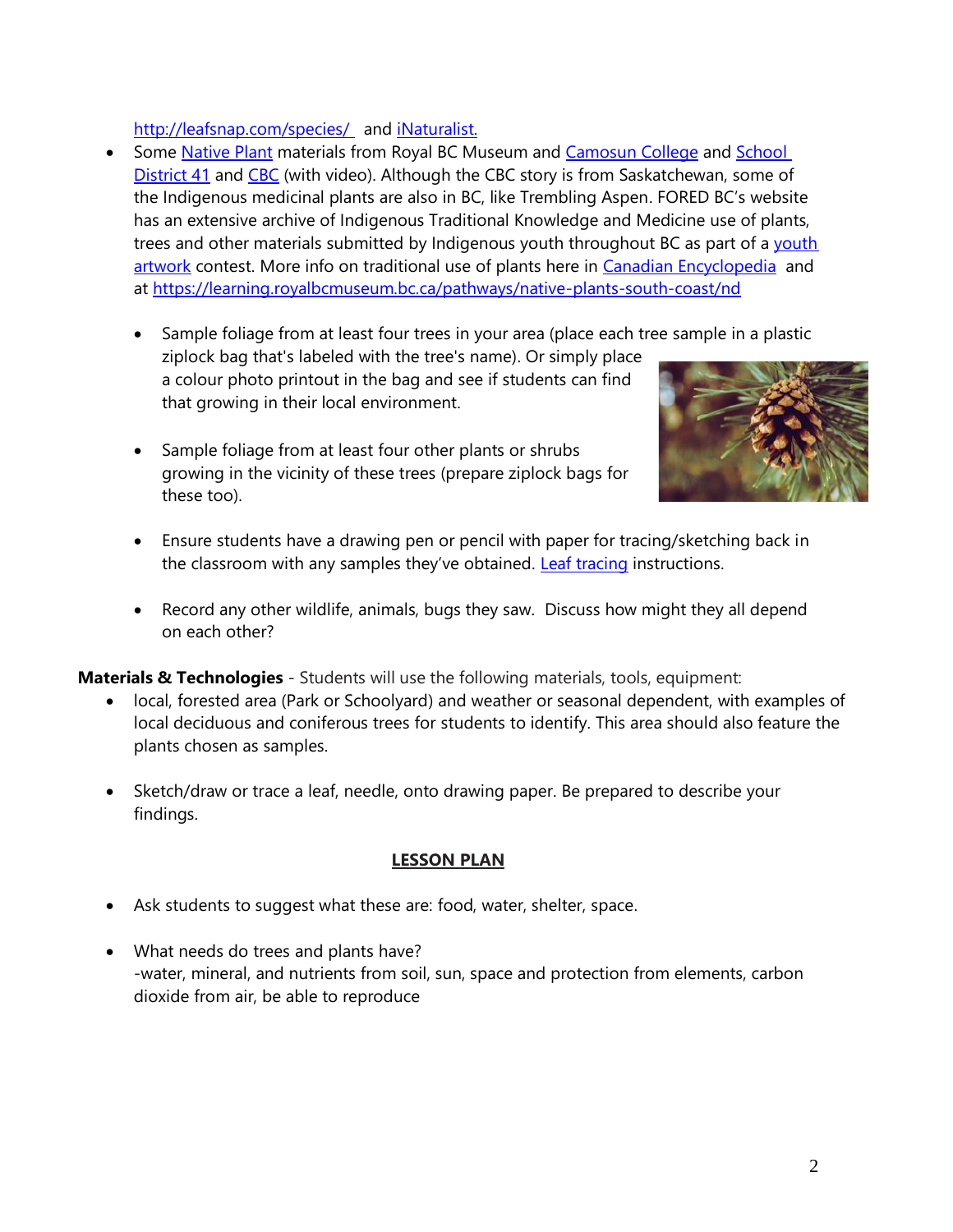- What needs do the animals, bugs, birds have and how do trees provide that? (Food/shelter, bugs eat leaves, birds eat the bugs and use trees for nests, bees provide [pollen](https://www.thecanadianencyclopedia.ca/en/article/maple) to help plants and trees grow.)
- Focus on a nearby tree. Ask students to decide if the tree is coniferous (cone-bearing, usually with needles) or deciduous (broad-leaved), and explain why they think this is so. Generally, most trees fall into one of these two main categories. Look closely at the trunk and leaves. Do you see any evidence of other inhabitants?
- Ask students to suggest how they might go about obtaining more information about a tree they were interested in. What if they wanted to know where it lived, or what its scientific or common name is, or how tall it is likely to grow etc.? Where would they look for the info? (in a tree identification guide or tree key, trusted online resources).
- Why is it called a tree key? Because it 'unlocks' the name or identity of the tree.



- There are many different kinds of tree keys and ID guides. Tell students they will get a chance to look at some, but first they will try a more active approach to identifying trees. Have students pair up. Each pair receives a plastic bag containing a tree sample.
- Have students search the immediate area to locate a tree displaying the same foliage as their sample bag. When they've found a match, ask the teacher and/or accompanying adult over to verify it. Then they may exchange their sample-bag with another pair of students. Tell students they must work their way through all the sample bags.
- Give students 10-15 minutes to work with the samples. Then call them back together to discuss the trees they observed. Collect the samples and ask students to describe the trees. What do they remember about their foliage, cones or seeds, bark, branches etc.?
- Distribute ID guides/Keys (printouts from websites provided). Help students look up the trees they have been learning. Have them read and share the information they find.
- Repeat the matching activity with the sample plants. This time tell students to pay attention to where these plants are growing. Which trees are nearby?
- After giving the students some time to work with the samples, call them back together again. This time ask each pair to tell where they found their example of one of the plants. Which trees were nearby? Tell students that trees, plants and animals living close together often benefit from each other and have similar habitat needs. Ask students to suggest what some of these benefits might be.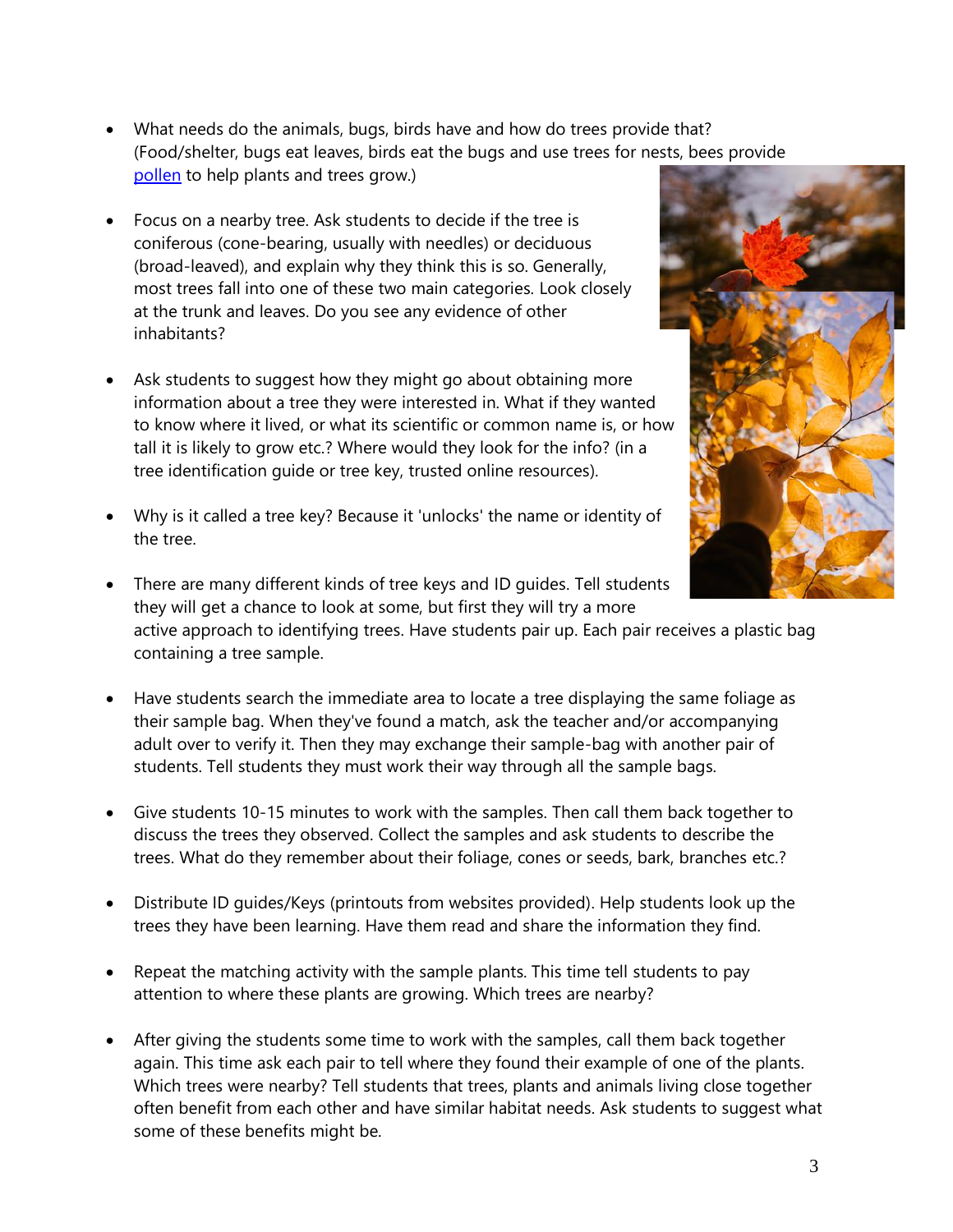- As a wrap-up, have the students focus on one or two nearby trees. Have them look for evidence of at least three organisms which use the trees as habitats. Also have students look for evidence which suggests that the trees are meeting their needs from the habitat.
- After a few minutes of exploration, have the students gather together and briefly visit each tree. Share and discuss the evidence found. Have students describe the 'web of life' they see around them.
- Again, help the students locate their plants in the ID guide or keys. Have them read and share the information they find. They may have found other plants or trees to investigate.
- Using their samples obtained from the forest floor or from a living tree, they can make their leaf tracings or sketches. [Leaf tracing](https://www.firstpalette.com/craft/leaf-rubbings.html) instructions.

# **Resources & References:**

[BC Trees species, photos and info](https://www.naturallywood.com/species/)

<https://www.arborcare.com/blog/identify-common-trees-in-alberta-and-british-columbia>

<https://www.mission.ca/municipal-hall/departments/forestry/education/>(some great tree ID activities, word search puzzles etc.

<https://vancouverislandbigtrees.blogspot.com/p/tree-identification.html>

<https://learning.royalbcmuseum.bc.ca/pathways/native-plants-south-coast/>

### <https://www.inaturalist.org/home>

Tree/plant ID apps online: Take a picture and this handy app will identify the tree/plant in Canada, developed by US universities and the Smithsonian. You can also search up Canadian trees/plants online:<http://leafsnap.com/species/>

LeafSnap App on Google:



<https://play.google.com/store/apps/details?id=plant.identification.snap&hl=en&gl=US> LeafSnap App for iPhone/iPad: <http://leafsnap.com/> **[BC Agriculture in the Classroom Foundation Bee Activity](https://www.bcaitc.ca/blog/all-about-bees)**